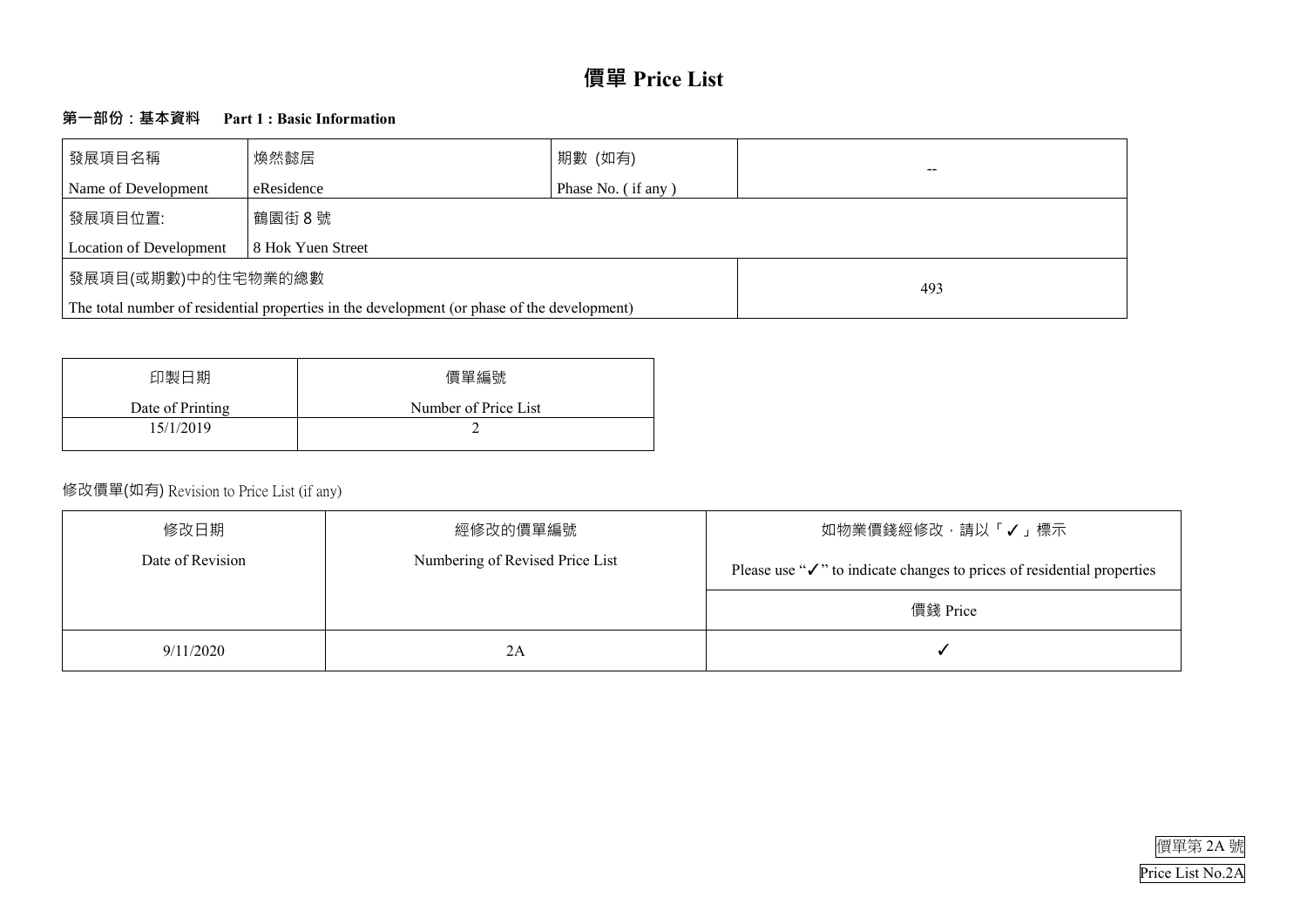#### 第二部份﹕面積及售價資料 **Part 2: Information on Area and Price**

| <b>Description of Residential</b> | 物業的描述<br>Property |              | 實用面積<br>(包括露台,工作平台及陽台(如有))<br>平方米(平方呎)                                               | 售價(元)      | 實用面積<br>每平方米/呎售價<br>元,每平方米 (元,每平方/呎)                  | 其他指明項目的面積(不計算入實用面積)<br>Area of other specified items (Not included in the Saleable Area)<br>平方米 (平方呎)<br>sq. metre (sq. ft.) |                          |                |              |                          |                  |                          |                          |         |      |
|-----------------------------------|-------------------|--------------|--------------------------------------------------------------------------------------|------------|-------------------------------------------------------|------------------------------------------------------------------------------------------------------------------------------|--------------------------|----------------|--------------|--------------------------|------------------|--------------------------|--------------------------|---------|------|
| 大廈名稱                              | 樓層                | 單位           | Saleable Area                                                                        |            | Unit Rate of                                          | 空調機房                                                                                                                         | 窗台                       | 閣樓             | 平台           | 花園                       | 停車位              | 天台                       | 梯屋                       | 前庭      | 庭院   |
| <b>Block Name</b>                 | Floor             | Flat         | (including balcony, utility platform and<br>verandah, if any)<br>sq. metre (sq. ft.) | Price (\$) | Saleable Area<br>\$ per sq. metre<br>$$$ per sq. ft.) | Air-conditioning<br>plant room                                                                                               | Bay<br>window            | Cockloft       | Flat<br>roof | Garden                   | Parking<br>space | Roof                     | Stairhood                | Terrace | Yard |
| Tower 1                           | $\overline{7}$    | $A^*$        | 37.525 (404)                                                                         | 7,894,000  | 210,366                                               |                                                                                                                              |                          | $\blacksquare$ |              | $\overline{\phantom{a}}$ |                  | $\overline{\phantom{a}}$ | $\overline{\phantom{a}}$ | $\sim$  |      |
| 第1座                               |                   |              | 露台 Balcony: 2.003 (22)                                                               |            | (19,540)                                              |                                                                                                                              |                          |                |              |                          |                  |                          |                          |         |      |
|                                   |                   |              | 工作平台 Utility Platform:                                                               | 5,083,000  | 135,456                                               |                                                                                                                              |                          |                |              |                          |                  |                          |                          |         |      |
|                                   |                   |              |                                                                                      |            | (12, 582)                                             |                                                                                                                              |                          |                |              |                          |                  |                          |                          |         |      |
| Tower 1                           | 15                | $A^*$        | 37.525 (404)                                                                         | 8,118,000  | 216,336                                               |                                                                                                                              |                          |                |              | $\overline{\phantom{a}}$ |                  |                          | $\overline{\phantom{a}}$ | $\sim$  |      |
| 第1座                               |                   |              | 露台 Balcony: 2.003 (22)                                                               |            | (20,094)                                              |                                                                                                                              |                          |                |              |                          |                  |                          |                          |         |      |
|                                   |                   |              | 工作平台 Utility Platform:                                                               | 5,228,000  | 139,320                                               |                                                                                                                              |                          |                |              |                          |                  |                          |                          |         |      |
|                                   |                   |              |                                                                                      |            | (12, 941)                                             |                                                                                                                              |                          |                |              |                          |                  |                          |                          |         |      |
| Tower 1                           | $\overline{7}$    | G            | 45.168 (486)                                                                         | 9.340.000  | 206,784                                               |                                                                                                                              | $\overline{\phantom{a}}$ | $\blacksquare$ | $\sim$       | $\blacksquare$           |                  | $\blacksquare$           |                          |         |      |
| 第1座                               |                   |              | 露台 Balcony: 2.001 (22)                                                               |            | (19,218)                                              |                                                                                                                              |                          |                |              |                          |                  |                          |                          |         |      |
|                                   |                   |              | 工作平台 Utility Platform: 1.503 (16)                                                    | 6,015,000  | 133,170                                               |                                                                                                                              |                          |                |              |                          |                  |                          |                          |         |      |
|                                   |                   |              |                                                                                      |            | (12, 377)                                             |                                                                                                                              |                          |                |              |                          |                  |                          |                          |         |      |
| Tower 1                           | 15                | G            | 45.168 (486)                                                                         | 9,606,000  | 212,673                                               | $\sim$                                                                                                                       | $\sim$                   |                |              | $\overline{\phantom{a}}$ |                  |                          | $\overline{\phantom{a}}$ |         |      |
| 第1座                               |                   |              | 露台 Balcony: 2.001 (22)                                                               |            | (19, 765)                                             |                                                                                                                              |                          |                |              |                          |                  |                          |                          |         |      |
|                                   |                   |              | 工作平台 Utility Platform: 1.503 (16)                                                    | 6,186,000  | 136,955                                               |                                                                                                                              |                          |                |              |                          |                  |                          |                          |         |      |
|                                   |                   |              |                                                                                      |            | (12, 728)                                             |                                                                                                                              |                          |                |              |                          |                  |                          |                          |         |      |
| Tower 2                           | $\overline{7}$    | C            | 47.113 (507)                                                                         | 9,601,000  | 203,787                                               |                                                                                                                              | $\overline{\phantom{a}}$ | $\blacksquare$ | $\sim$       | $\overline{\phantom{a}}$ |                  | $\blacksquare$           | $\mathbf{r}$             |         |      |
| 第2座                               |                   |              | 露台 Balcony: 2.005 (22)                                                               |            | (18, 937)                                             |                                                                                                                              |                          |                |              |                          |                  |                          |                          |         |      |
|                                   |                   |              | 工作平台 Utility Platform: 1.504 (16)                                                    | 6,181,000  | 131,195                                               |                                                                                                                              |                          |                |              |                          |                  |                          |                          |         |      |
|                                   |                   |              |                                                                                      |            | (12, 191)                                             |                                                                                                                              |                          |                |              |                          |                  |                          |                          |         |      |
| Tower 2                           | 15                | $\mathsf{C}$ | 47.113 (507)                                                                         | 9,874,000  | 209,581                                               |                                                                                                                              | $\sim$                   |                |              | $\overline{\phantom{a}}$ |                  |                          |                          | $\sim$  |      |
| 第2座                               |                   |              | 露台 Balcony: 2.005 (22)                                                               |            | (19, 475)                                             |                                                                                                                              |                          |                |              |                          |                  |                          |                          |         |      |
|                                   |                   |              | 工作平台 Utility Platform: 1.504 (16)                                                    | 6,357,000  | 134,931                                               |                                                                                                                              |                          |                |              |                          |                  |                          |                          |         |      |
|                                   |                   |              |                                                                                      |            | (12,538)                                              |                                                                                                                              |                          |                |              |                          |                  |                          |                          |         |      |
| Tower 2                           | 26                | $\mathsf C$  | 47.113 (507)                                                                         | 10,277,000 | 218,135                                               |                                                                                                                              |                          |                |              |                          |                  |                          |                          |         |      |
| 第2座                               |                   |              | 露台 Balcony: 2.005 (22)                                                               |            | (20, 270)                                             |                                                                                                                              |                          |                |              |                          |                  |                          |                          |         |      |
|                                   |                   |              | 工作平台 Utility Platform: 1.504 (16)                                                    | 6,617,000  | 140,450                                               |                                                                                                                              |                          |                |              |                          |                  |                          |                          |         |      |
|                                   |                   |              |                                                                                      |            | (13,051)                                              |                                                                                                                              |                          |                |              |                          |                  |                          |                          |         |      |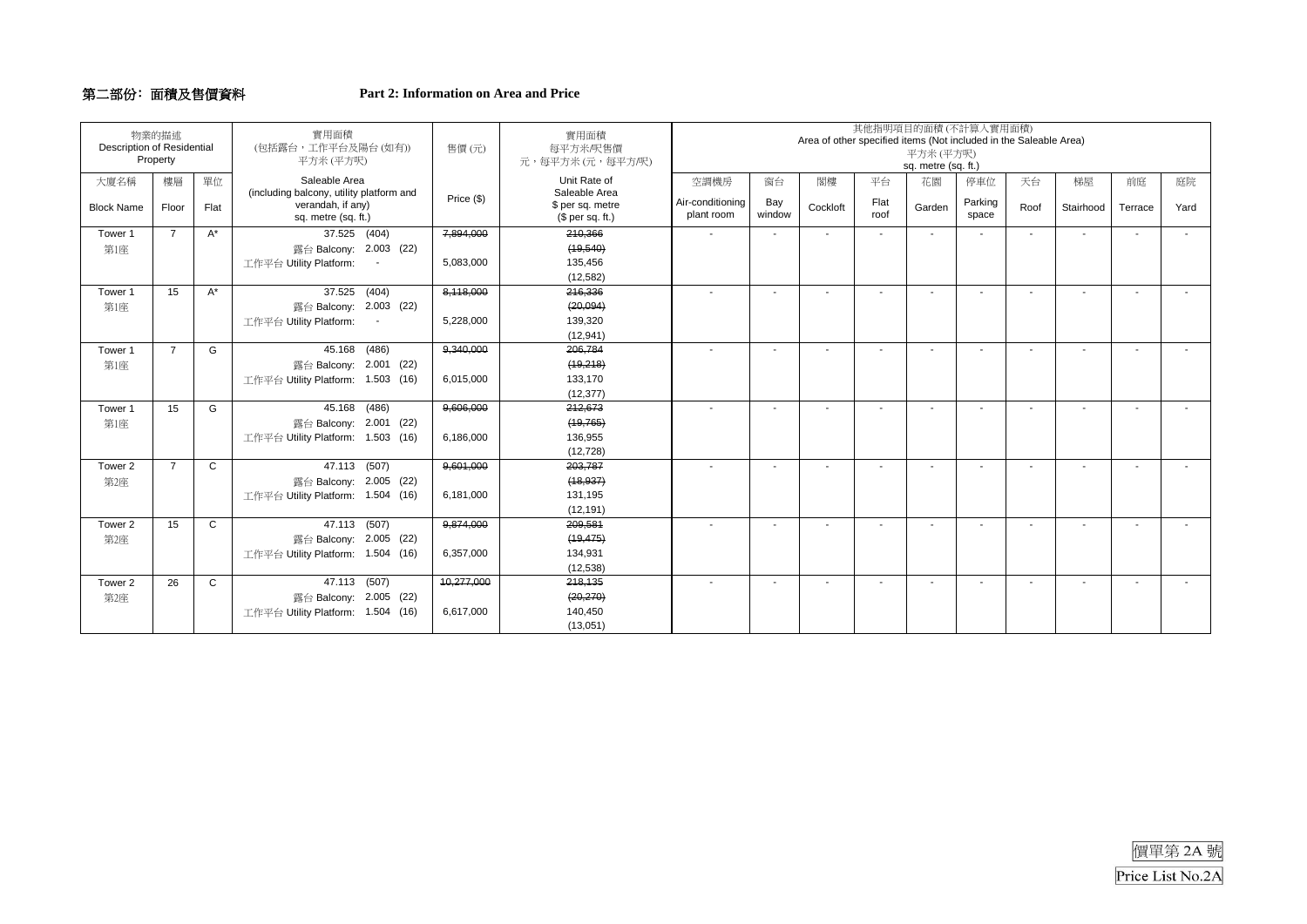| Description of Residential | 物業的描述<br>Property |                    | 實用面積<br>(包括露台,工作平台及陽台(如有))<br>平方米(平方呎)                                               | 售價(元)      | 實用面積<br>每平方米/呎售價<br>元,每平方米(元,每平方/呎)                   |                                |                          | Area of other specified items (Not included in the Saleable Area) |                          | 平方米(平方呎)<br>sq. metre (sq. ft.) | 其他指明項目的面積(不計算入實用面積)      |                          |                          |                          |                          |
|----------------------------|-------------------|--------------------|--------------------------------------------------------------------------------------|------------|-------------------------------------------------------|--------------------------------|--------------------------|-------------------------------------------------------------------|--------------------------|---------------------------------|--------------------------|--------------------------|--------------------------|--------------------------|--------------------------|
| 大廈名稱                       | 樓層                | 單位                 | Saleable Area                                                                        |            | Unit Rate of                                          | 空調機房                           | 窗台                       | 閣樓                                                                | 平台                       | 花園                              | 停車位                      | 天台                       | 梯屋                       | 前庭                       | 庭院                       |
| <b>Block Name</b>          | Floor             | Flat               | (including balcony, utility platform and<br>verandah, if any)<br>sq. metre (sq. ft.) | Price (\$) | Saleable Area<br>\$ per sq. metre<br>$$$ per sq. ft.) | Air-conditioning<br>plant room | Bay<br>window            | Cockloft                                                          | Flat<br>roof             | Garden                          | Parking<br>space         | Roof                     | Stairhood                | Terrace                  | Yard                     |
| Tower 2                    | $\overline{7}$    | $\mathsf{E}^\star$ | 26.415 (284)                                                                         | 5,516,000  | 208,821                                               |                                |                          |                                                                   | $\blacksquare$           |                                 |                          | $\blacksquare$           | $\blacksquare$           |                          |                          |
| 第2座                        |                   |                    | 露台 Balcony:                                                                          |            | (19, 423)                                             |                                |                          |                                                                   |                          |                                 |                          |                          |                          |                          |                          |
|                            |                   |                    | 工作平台 Utility Platform:<br>$\overline{\phantom{a}}$                                   | 3,552,000  | 134,469                                               |                                |                          |                                                                   |                          |                                 |                          |                          |                          |                          |                          |
|                            |                   |                    |                                                                                      |            | (12, 507)                                             |                                |                          |                                                                   |                          |                                 |                          |                          |                          |                          |                          |
| Tower 2                    | 15                | $E^*$              | 26.415 (284)                                                                         | 5,673,000  | 214,764                                               |                                | $\blacksquare$           | $\blacksquare$                                                    | $\mathbf{r}$             | $\overline{\phantom{a}}$        | $\overline{\phantom{a}}$ | $\sim$                   | $\sim$                   | $\sim$                   | $\blacksquare$           |
| 第2座                        |                   |                    | 露台 Balcony:                                                                          |            | (19, 975)                                             |                                |                          |                                                                   |                          |                                 |                          |                          |                          |                          |                          |
|                            |                   |                    | 工作平台 Utility Platform:<br>$\overline{\phantom{a}}$                                   | 3,653,000  | 138,293                                               |                                |                          |                                                                   |                          |                                 |                          |                          |                          |                          |                          |
|                            |                   |                    |                                                                                      |            | (12, 863)                                             |                                |                          |                                                                   |                          |                                 |                          |                          |                          |                          |                          |
| Tower 2                    | $\overline{7}$    | $F^*$              | 29.894 (322)                                                                         | 6,204,000  | 207,533                                               |                                | $\overline{\phantom{a}}$ | $\sim$                                                            | $\overline{\phantom{a}}$ | $\sim$                          | ۰.                       | $\sim$                   | $\sim$                   | $\sim$                   | $\sim$                   |
| 第2座                        |                   |                    | 露台 Balcony: 2.001 (22)<br>$\sim$                                                     | 3,996,000  | (19,267)<br>133,672                                   |                                |                          |                                                                   |                          |                                 |                          |                          |                          |                          |                          |
|                            |                   |                    | 工作平台 Utility Platform:                                                               |            | (12, 410)                                             |                                |                          |                                                                   |                          |                                 |                          |                          |                          |                          |                          |
| Tower 2                    | 15                | $F^*$              | 29.894<br>(322)                                                                      | 6,381,000  | 213,454                                               |                                | $\blacksquare$           |                                                                   | $\sim$                   |                                 |                          |                          | $\sim$                   | $\blacksquare$           |                          |
| 第2座                        |                   |                    | 露台 Balcony: 2.001 (22)                                                               |            | (19, 817)                                             |                                |                          |                                                                   |                          |                                 |                          |                          |                          |                          |                          |
|                            |                   |                    | 工作平台 Utility Platform:<br>$\sim$                                                     | 4,109,000  | 137,452                                               |                                |                          |                                                                   |                          |                                 |                          |                          |                          |                          |                          |
|                            |                   |                    |                                                                                      |            | (12,761)                                              |                                |                          |                                                                   |                          |                                 |                          |                          |                          |                          |                          |
| Tower 2                    | 26                | $F^*$              | (322)<br>29.894                                                                      | 6,847,000  | 229,043                                               |                                | $\blacksquare$           |                                                                   |                          |                                 |                          |                          | $\blacksquare$           | $\blacksquare$           |                          |
| 第2座                        |                   |                    | 露台 Balcony: 2.001 (22)                                                               |            | (21, 264)                                             |                                |                          |                                                                   |                          |                                 |                          |                          |                          |                          |                          |
|                            |                   |                    | 工作平台 Utility Platform:<br>$\sim$                                                     | 4,409,000  | 147,488                                               |                                |                          |                                                                   |                          |                                 |                          |                          |                          |                          |                          |
|                            |                   |                    |                                                                                      |            | (13,693)                                              |                                |                          |                                                                   |                          |                                 |                          |                          |                          |                          |                          |
| Tower 2                    | 5                 | G                  | 49.849 (537)                                                                         | 10,972,000 | 220,105                                               |                                | $\sim$                   | $\overline{a}$                                                    | 24.814                   | $\overline{\phantom{a}}$        | $\overline{\phantom{a}}$ | $\sim$                   | $\sim$                   | $\overline{\phantom{a}}$ | $\sim$                   |
| 第2座                        |                   |                    | 露台 Balcony:<br>$\sim$                                                                |            | (20, 432)                                             |                                |                          |                                                                   | (267)                    |                                 |                          |                          |                          |                          |                          |
|                            |                   |                    | 工作平台 Utility Platform:<br>$\sim$                                                     | 7,067,000  | 141,768                                               |                                |                          |                                                                   |                          |                                 |                          |                          |                          |                          |                          |
|                            |                   |                    |                                                                                      |            | (13, 160)                                             |                                |                          |                                                                   |                          |                                 |                          |                          |                          |                          |                          |
| Tower 2                    | 6                 | G                  | 53.361<br>(574)                                                                      | 10,794,000 | 202,283                                               |                                | $\blacksquare$           | $\overline{\phantom{a}}$                                          | $\sim$                   | $\sim$                          |                          |                          | $\overline{\phantom{a}}$ | $\sim$                   | $\overline{\phantom{a}}$ |
| 第2座                        |                   |                    | 露台 Balcony: 2.007 (22)                                                               |            | (18, 805)                                             |                                |                          |                                                                   |                          |                                 |                          |                          |                          |                          |                          |
|                            |                   |                    | 工作平台 Utility Platform: 1.505 (16)                                                    | 6,952,000  | 130,282                                               |                                |                          |                                                                   |                          |                                 |                          |                          |                          |                          |                          |
|                            |                   |                    |                                                                                      |            | (12, 111)                                             |                                |                          |                                                                   |                          |                                 |                          |                          |                          |                          |                          |
| Tower 2                    | $\overline{7}$    | G                  | 53.361<br>(574)                                                                      | 10,838,000 | 203,107                                               |                                | $\blacksquare$           |                                                                   | $\overline{\phantom{a}}$ |                                 |                          |                          | $\overline{\phantom{a}}$ | $\overline{\phantom{a}}$ |                          |
| 第2座                        |                   |                    | 露台 Balcony: 2.007 (22)                                                               |            | (18, 882)                                             |                                |                          |                                                                   |                          |                                 |                          |                          |                          |                          |                          |
|                            |                   |                    | 工作平台 Utility Platform: 1.505 (16)                                                    | 6,979,000  | 130,788                                               |                                |                          |                                                                   |                          |                                 |                          |                          |                          |                          |                          |
| Tower 2                    | 8                 | G                  | 53.361 (574)                                                                         | 10,925,000 | (12, 159)<br>204,738                                  |                                | $\overline{\phantom{a}}$ | $\overline{a}$                                                    |                          | $\sim$                          |                          |                          | $\overline{\phantom{a}}$ | $\sim$                   |                          |
| 第2座                        |                   |                    | 露台 Balcony: 2.007 (22)                                                               |            | (19, 033)                                             |                                |                          |                                                                   |                          |                                 |                          |                          |                          |                          |                          |
|                            |                   |                    | 工作平台 Utility Platform: 1.505 (16)                                                    | 7,036,000  | 131,857                                               |                                |                          |                                                                   |                          |                                 |                          |                          |                          |                          |                          |
|                            |                   |                    |                                                                                      |            | (12, 258)                                             |                                |                          |                                                                   |                          |                                 |                          |                          |                          |                          |                          |
| Tower 2                    | 9                 | G                  | 53.361<br>(574)                                                                      | 10,925,000 | 204,738                                               |                                | $\overline{\phantom{a}}$ |                                                                   |                          | $\overline{\phantom{a}}$        |                          |                          | $\overline{\phantom{a}}$ | $\sim$                   |                          |
| 第2座                        |                   |                    | 露台 Balcony: 2.007 (22)                                                               |            | (19, 033)                                             |                                |                          |                                                                   |                          |                                 |                          |                          |                          |                          |                          |
|                            |                   |                    | 工作平台 Utility Platform: 1.505 (16)                                                    | 7,036,000  | 131,857                                               |                                |                          |                                                                   |                          |                                 |                          |                          |                          |                          |                          |
|                            |                   |                    |                                                                                      |            | (12, 258)                                             |                                |                          |                                                                   |                          |                                 |                          |                          |                          |                          |                          |
| Tower 2                    | 10                | G                  | 53.361 (574)                                                                         | 10,969,000 | 205,562                                               |                                | $\sim$                   | $\blacksquare$                                                    | $\sim$                   | $\sim$                          |                          | $\overline{\phantom{a}}$ | $\overline{\phantom{a}}$ | $\blacksquare$           | $\blacksquare$           |
| 第2座                        |                   |                    | 露台 Balcony: 2.007 (22)                                                               |            | (19, 110)                                             |                                |                          |                                                                   |                          |                                 |                          |                          |                          |                          |                          |
|                            |                   |                    | 工作平台 Utility Platform: 1.505 (16)                                                    | 7,064,000  | 132,381                                               |                                |                          |                                                                   |                          |                                 |                          |                          |                          |                          |                          |
|                            |                   |                    |                                                                                      |            | (12, 307)                                             |                                |                          |                                                                   |                          |                                 |                          |                          |                          |                          |                          |

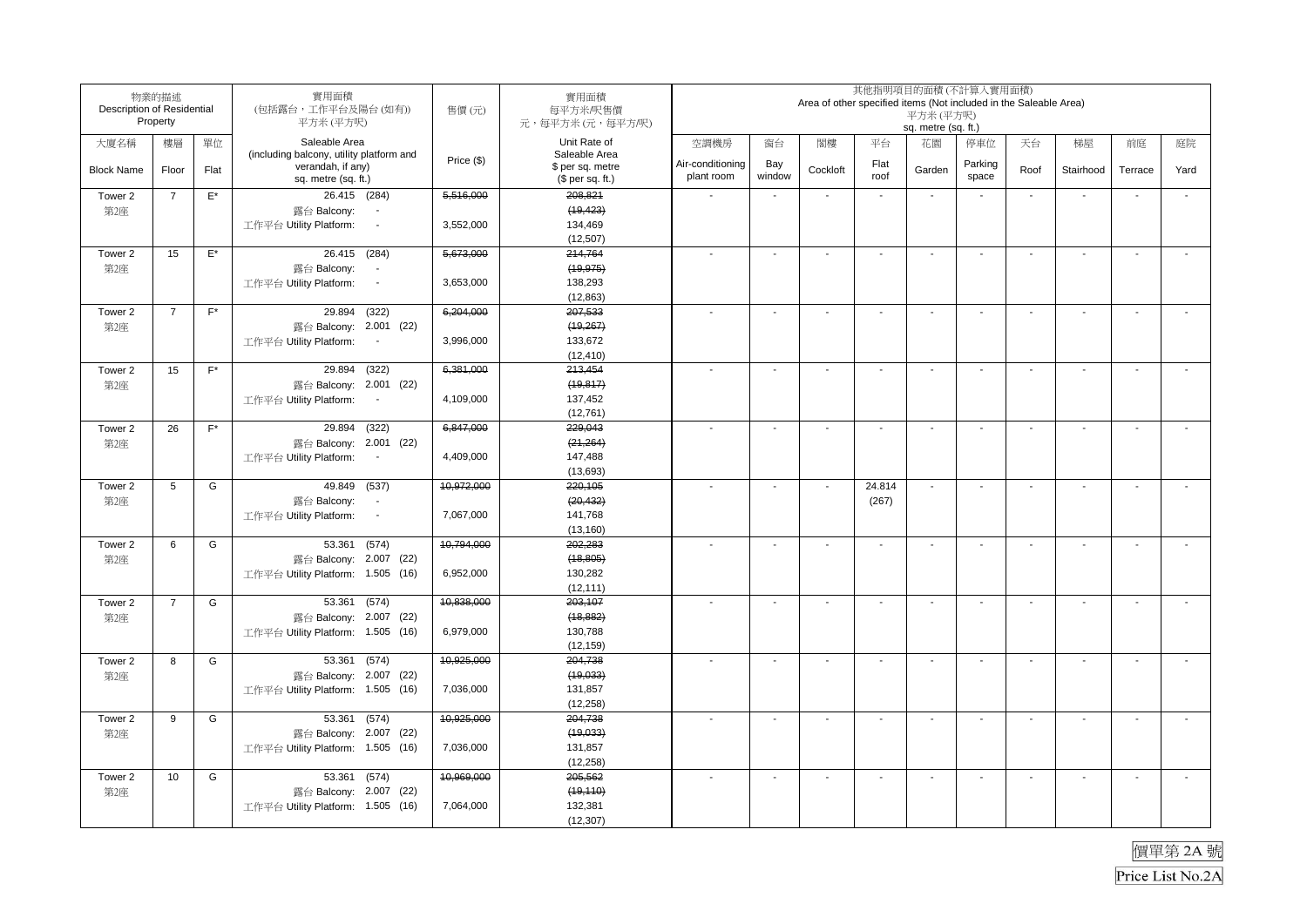| Description of Residential | 物業的描述<br>Property |      | 實用面積<br>(包括露台,工作平台及陽台(如有))<br>平方米(平方呎)                                               | 售價(元)      | 實用面積<br>每平方米/呎售價<br>元,每平方米(元,每平方/呎)                   | 其他指明項目的面積(不計算入實用面積)<br>Area of other specified items (Not included in the Saleable Area)<br>平方米(平方呎)<br>sq. metre (sq. ft.) |                          |                          |                |                          |                          |                |                          |                          |                |  |  |
|----------------------------|-------------------|------|--------------------------------------------------------------------------------------|------------|-------------------------------------------------------|-----------------------------------------------------------------------------------------------------------------------------|--------------------------|--------------------------|----------------|--------------------------|--------------------------|----------------|--------------------------|--------------------------|----------------|--|--|
| 大廈名稱                       | 樓層                | 單位   | Saleable Area                                                                        |            | Unit Rate of                                          | 空調機房                                                                                                                        | 窗台                       | 閣樓                       | 平台             | 花園                       | 停車位                      | 天台             | 梯屋                       | 前庭                       | 庭院             |  |  |
| <b>Block Name</b>          | Floor             | Flat | (including balcony, utility platform and<br>verandah, if any)<br>sq. metre (sq. ft.) | Price (\$) | Saleable Area<br>\$ per sq. metre<br>$$$ per sq. ft.) | Air-conditioning<br>plant room                                                                                              | Bay<br>window            | Cockloft                 | Flat<br>roof   | Garden                   | Parking<br>space         | Roof           | Stairhood                | Terrace                  | Yard           |  |  |
| Tower 2                    | 11                | G    | 53.361 (574)                                                                         | 11,013,000 | 206,387                                               |                                                                                                                             | $\sim$                   |                          | $\mathbf{r}$   | $\sim$                   | $\overline{\phantom{a}}$ | $\sim$         |                          | $\sim$                   |                |  |  |
| 第2座                        |                   |      | 露台 Balcony: 2.007 (22)                                                               |            | (19, 186)                                             |                                                                                                                             |                          |                          |                |                          |                          |                |                          |                          |                |  |  |
|                            |                   |      | 工作平台 Utility Platform: 1.505 (16)                                                    | 7,092,000  | 132,906                                               |                                                                                                                             |                          |                          |                |                          |                          |                |                          |                          |                |  |  |
|                            |                   |      |                                                                                      |            | (12, 355)                                             |                                                                                                                             |                          |                          |                |                          |                          |                |                          |                          |                |  |  |
| Tower 2                    | 12                | G    | 53.361 (574)                                                                         | 11,057,000 | 207,211                                               |                                                                                                                             | $\blacksquare$           |                          |                |                          |                          |                | $\blacksquare$           | $\blacksquare$           |                |  |  |
| 第2座                        |                   |      | 露台 Balcony: 2.007 (22)                                                               | 7,120,000  | (19,263)<br>133,431                                   |                                                                                                                             |                          |                          |                |                          |                          |                |                          |                          |                |  |  |
|                            |                   |      | 工作平台 Utility Platform: 1.505 (16)                                                    |            | (12, 404)                                             |                                                                                                                             |                          |                          |                |                          |                          |                |                          |                          |                |  |  |
| Tower 2                    | 13                | G    | 53.361 (574)                                                                         | 11,101,000 | 208,036                                               |                                                                                                                             | $\sim$                   |                          | ÷,             | $\sim$                   |                          |                | $\ddot{\phantom{a}}$     | $\overline{\phantom{a}}$ |                |  |  |
| 第2座                        |                   |      | 露台 Balcony: 2.007 (22)                                                               |            | (19, 340)                                             |                                                                                                                             |                          |                          |                |                          |                          |                |                          |                          |                |  |  |
|                            |                   |      | 工作平台 Utility Platform: 1.505 (16)                                                    | 7,149,000  | 133,974                                               |                                                                                                                             |                          |                          |                |                          |                          |                |                          |                          |                |  |  |
|                            |                   |      |                                                                                      |            | (12, 455)                                             |                                                                                                                             |                          |                          |                |                          |                          |                |                          |                          |                |  |  |
| Tower 2                    | 15                | G    | 53.361<br>(574)                                                                      | 11,146,000 | 208,879                                               |                                                                                                                             | $\blacksquare$           |                          | $\blacksquare$ |                          |                          |                | $\sim$                   | $\mathbf{r}$             |                |  |  |
| 第2座                        |                   |      | 露台 Balcony: 2.007 (22)                                                               |            | (19, 418)                                             |                                                                                                                             |                          |                          |                |                          |                          |                |                          |                          |                |  |  |
|                            |                   |      | 工作平台 Utility Platform: 1.505 (16)                                                    | 7,178,000  | 134,518                                               |                                                                                                                             |                          |                          |                |                          |                          |                |                          |                          |                |  |  |
|                            |                   |      |                                                                                      |            | (12, 505)                                             |                                                                                                                             |                          |                          |                |                          |                          |                |                          |                          |                |  |  |
| Tower 2                    | 16                | G    | (574)<br>53.361                                                                      | 11,419,000 | 213,995                                               |                                                                                                                             | $\blacksquare$           | ÷,                       | $\sim$         | $\overline{\phantom{a}}$ |                          |                | $\sim$                   | $\blacksquare$           |                |  |  |
| 第2座                        |                   |      | 露台 Balcony: 2.007 (22)                                                               |            | (19, 894)                                             |                                                                                                                             |                          |                          |                |                          |                          |                |                          |                          |                |  |  |
|                            |                   |      | 工作平台 Utility Platform: 1.505 (16)                                                    | 7,354,000  | 137,816                                               |                                                                                                                             |                          |                          |                |                          |                          |                |                          |                          |                |  |  |
|                            |                   |      |                                                                                      |            | (12, 812)                                             |                                                                                                                             |                          |                          |                |                          |                          |                |                          |                          |                |  |  |
| Tower 2                    | 17                | G    | 53.361 (574)                                                                         | 11,465,000 | 214,857                                               |                                                                                                                             |                          |                          |                |                          |                          |                | $\blacksquare$           | $\blacksquare$           |                |  |  |
| 第2座                        |                   |      | 露台 Balcony: 2.007 (22)                                                               |            | (19, 974)                                             |                                                                                                                             |                          |                          |                |                          |                          |                |                          |                          |                |  |  |
|                            |                   |      | 工作平台 Utility Platform: 1.505 (16)                                                    | 7,383,000  | 138,359                                               |                                                                                                                             |                          |                          |                |                          |                          |                |                          |                          |                |  |  |
|                            |                   |      |                                                                                      |            | (12, 862)                                             |                                                                                                                             | $\sim$                   | ÷,                       | $\sim$         | $\sim$                   |                          |                | $\sim$                   | $\mathbf{r}$             |                |  |  |
| Tower 2                    | 18                | G    | 53.361 (574)                                                                         | 11,557,000 | 216,581<br>(20, 134)                                  |                                                                                                                             |                          |                          |                |                          | $\overline{\phantom{a}}$ |                |                          |                          |                |  |  |
| 第2座                        |                   |      | 露台 Balcony: 2.007 (22)<br>工作平台 Utility Platform: 1.505 (16)                          | 7,442,000  | 139,465                                               |                                                                                                                             |                          |                          |                |                          |                          |                |                          |                          |                |  |  |
|                            |                   |      |                                                                                      |            | (12, 965)                                             |                                                                                                                             |                          |                          |                |                          |                          |                |                          |                          |                |  |  |
| Tower 2                    | 19                | G    | 53.361 (574)                                                                         | 11,674,000 | 218,774                                               |                                                                                                                             | $\overline{\phantom{a}}$ |                          |                | $\overline{\phantom{a}}$ |                          |                | $\overline{\phantom{a}}$ | $\sim$                   |                |  |  |
| 第2座                        |                   |      | 露台 Balcony: 2.007 (22)                                                               |            | (20, 338)                                             |                                                                                                                             |                          |                          |                |                          |                          |                |                          |                          |                |  |  |
|                            |                   |      | 工作平台 Utility Platform: 1.505 (16)                                                    | 7,518,000  | 140,889                                               |                                                                                                                             |                          |                          |                |                          |                          |                |                          |                          |                |  |  |
|                            |                   |      |                                                                                      |            | (13,098)                                              |                                                                                                                             |                          |                          |                |                          |                          |                |                          |                          |                |  |  |
| Tower 2                    | 20                | G    | (574)<br>53.361                                                                      | 11,721,000 | 219,655                                               |                                                                                                                             | $\blacksquare$           | $\overline{\phantom{a}}$ | $\blacksquare$ | $\sim$                   |                          |                | $\sim$                   | $\mathbf{r}$             | $\blacksquare$ |  |  |
| 第2座                        |                   |      | 露台 Balcony: 2.007 (22)                                                               |            | (20, 420)                                             |                                                                                                                             |                          |                          |                |                          |                          |                |                          |                          |                |  |  |
|                            |                   |      | 工作平台 Utility Platform: 1.505 (16)                                                    | 7,548,000  | 141,452                                               |                                                                                                                             |                          |                          |                |                          |                          |                |                          |                          |                |  |  |
|                            |                   |      |                                                                                      |            | (13, 150)                                             |                                                                                                                             |                          |                          |                |                          |                          |                |                          |                          |                |  |  |
| Tower 2                    | 21                | G    | (574)<br>53.361                                                                      | 11,768,000 | 220,536                                               |                                                                                                                             |                          |                          |                |                          |                          |                | $\blacksquare$           | $\blacksquare$           |                |  |  |
| 第2座                        |                   |      | 露台 Balcony: 2.007 (22)                                                               |            | (20, 502)                                             |                                                                                                                             |                          |                          |                |                          |                          |                |                          |                          |                |  |  |
|                            |                   |      | 工作平台 Utility Platform: 1.505 (16)                                                    | 7,578,000  | 142,014                                               |                                                                                                                             |                          |                          |                |                          |                          |                |                          |                          |                |  |  |
|                            |                   |      |                                                                                      |            | (13,202)                                              |                                                                                                                             |                          |                          |                |                          |                          |                |                          |                          |                |  |  |
| Tower 2                    | 22                | G    | 53.361 (574)                                                                         | 11,815,000 | 221,416                                               |                                                                                                                             | $\sim$                   | ÷,                       | $\sim$         | $\overline{\phantom{a}}$ |                          | $\blacksquare$ | $\sim$                   | $\overline{\phantom{a}}$ |                |  |  |
| 第2座                        |                   |      | 露台 Balcony: 2.007 (22)                                                               |            | (20, 584)                                             |                                                                                                                             |                          |                          |                |                          |                          |                |                          |                          |                |  |  |
|                            |                   |      | 工作平台 Utility Platform: 1.505 (16)                                                    | 7,608,000  | 142,576                                               |                                                                                                                             |                          |                          |                |                          |                          |                |                          |                          |                |  |  |
|                            |                   |      |                                                                                      |            | (13, 254)                                             |                                                                                                                             |                          |                          |                |                          |                          |                |                          |                          |                |  |  |

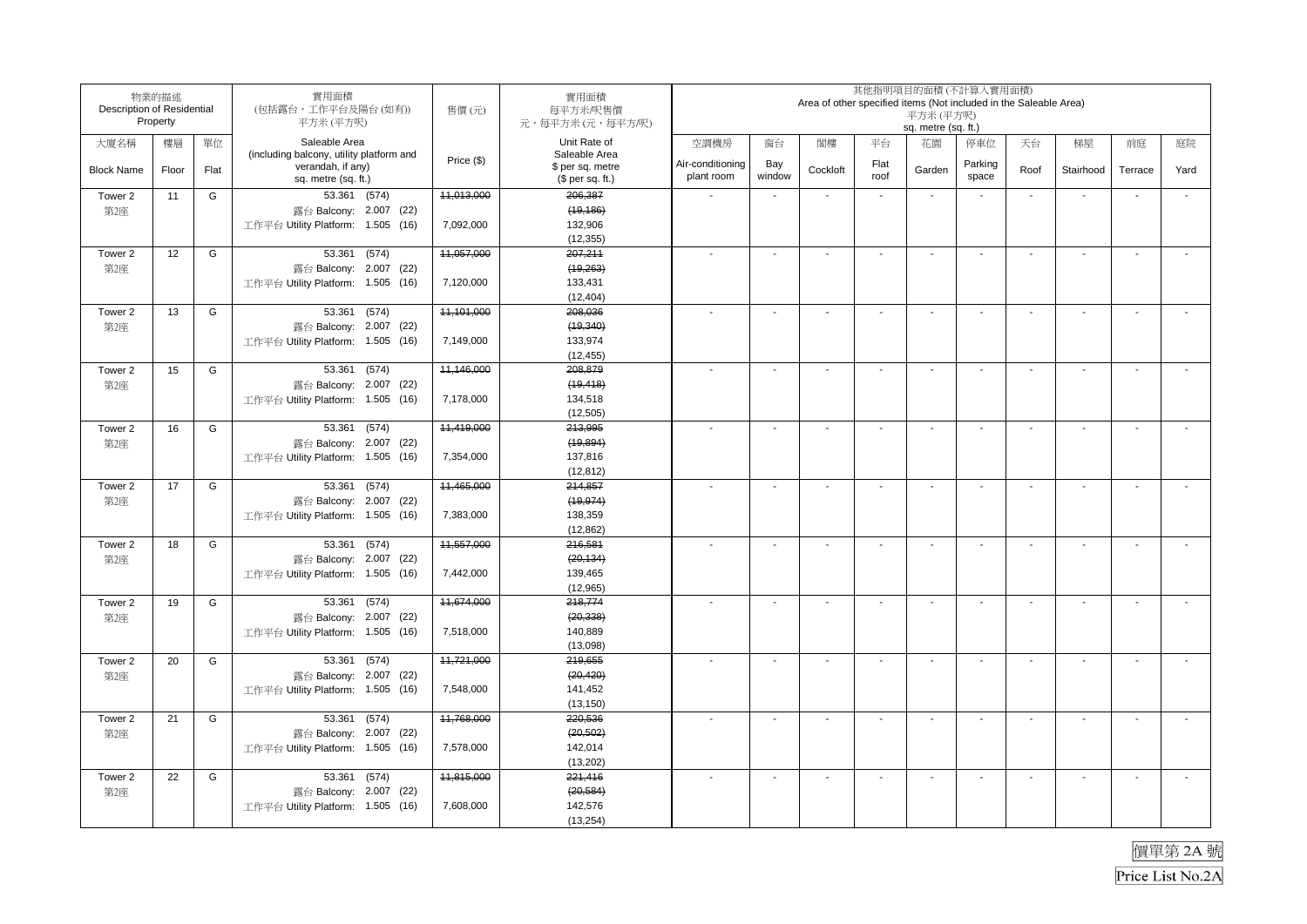| 物業的描述<br>Description of Residential<br>Property |       |      | 實用面積<br>(包括露台,工作平台及陽台(如有))<br>平方米(平方呎)                                               | 售價(元)      | 實用面積<br>每平方米/呎售價<br>元,每平方米(元,每平方/呎)                   | 其他指明項目的面積(不計算入實用面積)<br>Area of other specified items (Not included in the Saleable Area)<br>平方米(平方呎)<br>sq. metre (sq. ft.) |                          |                          |                |                          |                          |                |                          |                          |                |
|-------------------------------------------------|-------|------|--------------------------------------------------------------------------------------|------------|-------------------------------------------------------|-----------------------------------------------------------------------------------------------------------------------------|--------------------------|--------------------------|----------------|--------------------------|--------------------------|----------------|--------------------------|--------------------------|----------------|
| 大廈名稱                                            | 樓層    | 單位   | Saleable Area                                                                        |            | Unit Rate of                                          | 空調機房                                                                                                                        | 窗台                       | 閣樓                       | 平台             | 花園                       | 停車位                      | 天台             | 梯屋                       | 前庭                       | 庭院             |
| <b>Block Name</b>                               | Floor | Flat | (including balcony, utility platform and<br>verandah, if any)<br>sq. metre (sq. ft.) | Price (\$) | Saleable Area<br>\$ per sq. metre<br>$$$ per sq. ft.) | Air-conditioning<br>plant room                                                                                              | Bay<br>window            | Cockloft                 | Flat<br>roof   | Garden                   | Parking<br>space         | Roof           | Stairhood                | Terrace                  | Yard           |
| Tower 2                                         | 23    | G    | 53.361 (574)                                                                         | 11,863,000 | 222,316                                               |                                                                                                                             | $\sim$                   |                          | $\mathbf{r}$   | $\sim$                   |                          | $\sim$         |                          | $\sim$                   |                |
| 第2座                                             |       |      | 露台 Balcony: 2.007 (22)                                                               |            | (20, 667)                                             |                                                                                                                             |                          |                          |                |                          |                          |                |                          |                          |                |
|                                                 |       |      | 工作平台 Utility Platform: 1.505 (16)                                                    | 7,639,000  | 143,157                                               |                                                                                                                             |                          |                          |                |                          |                          |                |                          |                          |                |
|                                                 |       |      |                                                                                      |            | (13,308)                                              |                                                                                                                             |                          |                          |                |                          |                          |                |                          |                          |                |
| Tower 2                                         | 25    | G    | 53.361 (574)                                                                         | 11,911,000 | 223,215                                               |                                                                                                                             | $\blacksquare$           |                          |                |                          |                          |                | $\blacksquare$           | $\overline{\phantom{a}}$ |                |
| 第2座                                             |       |      | 露台 Balcony: 2.007 (22)                                                               |            | (20, 751)                                             |                                                                                                                             |                          |                          |                |                          |                          |                |                          |                          |                |
|                                                 |       |      | 工作平台 Utility Platform: 1.505 (16)                                                    | 7,670,000  | 143,738                                               |                                                                                                                             |                          |                          |                |                          |                          |                |                          |                          |                |
|                                                 | 26    | G    | 53.361 (574)                                                                         | 11,958,000 | (13, 362)<br>224,096                                  |                                                                                                                             | $\sim$                   |                          | ÷,             | $\sim$                   |                          |                | $\ddot{\phantom{a}}$     | $\blacksquare$           |                |
| Tower 2<br>第2座                                  |       |      | 露台 Balcony: 2.007 (22)                                                               |            | (20, 833)                                             |                                                                                                                             |                          |                          |                |                          |                          |                |                          |                          |                |
|                                                 |       |      | 工作平台 Utility Platform: 1.505 (16)                                                    | 7,701,000  | 144,319                                               |                                                                                                                             |                          |                          |                |                          |                          |                |                          |                          |                |
|                                                 |       |      |                                                                                      |            | (13, 416)                                             |                                                                                                                             |                          |                          |                |                          |                          |                |                          |                          |                |
| Tower 2                                         | 27    | G    | 53.361<br>(574)                                                                      | 12,006,000 | 224,996                                               |                                                                                                                             | $\blacksquare$           |                          | $\blacksquare$ |                          |                          |                | $\sim$                   | $\mathbf{r}$             |                |
| 第2座                                             |       |      | 露台 Balcony: 2.007 (22)                                                               |            | (20, 916)                                             |                                                                                                                             |                          |                          |                |                          |                          |                |                          |                          |                |
|                                                 |       |      | 工作平台 Utility Platform: 1.505 (16)                                                    | 7,732,000  | 144,900                                               |                                                                                                                             |                          |                          |                |                          |                          |                |                          |                          |                |
|                                                 |       |      |                                                                                      |            | (13, 470)                                             |                                                                                                                             |                          |                          |                |                          |                          |                |                          |                          |                |
| Tower 2                                         | 28    | G    | (574)<br>53.361                                                                      | 12,102,000 | 226,795                                               |                                                                                                                             | $\blacksquare$           | ÷,                       | $\sim$         | $\overline{\phantom{a}}$ |                          |                | $\sim$                   | $\blacksquare$           |                |
| 第2座                                             |       |      | 露台 Balcony: 2.007 (22)                                                               |            | (21, 084)                                             |                                                                                                                             |                          |                          |                |                          |                          |                |                          |                          |                |
|                                                 |       |      | 工作平台 Utility Platform: 1.505 (16)                                                    | 7,793,000  | 146,043                                               |                                                                                                                             |                          |                          |                |                          |                          |                |                          |                          |                |
|                                                 |       |      |                                                                                      |            | (13, 577)                                             |                                                                                                                             |                          |                          |                |                          |                          |                |                          |                          |                |
| Tower 2                                         | 29    | G    | 53.361 (574)                                                                         | 12,102,000 | 226,795                                               |                                                                                                                             |                          |                          |                |                          |                          |                | $\blacksquare$           | $\blacksquare$           |                |
| 第2座                                             |       |      | 露台 Balcony: 2.007 (22)                                                               |            | (21, 084)                                             |                                                                                                                             |                          |                          |                |                          |                          |                |                          |                          |                |
|                                                 |       |      | 工作平台 Utility Platform: 1.505 (16)                                                    | 7,793,000  | 146,043                                               |                                                                                                                             |                          |                          |                |                          |                          |                |                          |                          |                |
|                                                 |       |      |                                                                                      |            | (13, 577)                                             |                                                                                                                             |                          |                          |                |                          |                          |                |                          |                          |                |
| Tower 2                                         | 30    | G    | 53.361 (574)                                                                         | 12,150,000 | 227,694                                               |                                                                                                                             | $\sim$                   | ÷,                       | $\sim$         | $\sim$                   | $\overline{\phantom{a}}$ |                | $\sim$                   | $\mathbf{r}$             |                |
| 第2座                                             |       |      | 露台 Balcony: 2.007 (22)                                                               |            | (21, 167)                                             |                                                                                                                             |                          |                          |                |                          |                          |                |                          |                          |                |
|                                                 |       |      | 工作平台 Utility Platform: 1.505 (16)                                                    | 7,825,000  | 146,643                                               |                                                                                                                             |                          |                          |                |                          |                          |                |                          |                          |                |
|                                                 |       |      |                                                                                      |            | (13, 632)                                             |                                                                                                                             |                          |                          |                |                          |                          |                |                          |                          |                |
| Tower 2                                         | 31    | G    | 53.361 (574)                                                                         | 12,199,000 | 228,613                                               |                                                                                                                             | $\overline{\phantom{a}}$ |                          |                | $\overline{\phantom{a}}$ |                          |                | $\overline{\phantom{a}}$ | $\sim$                   |                |
| 第2座                                             |       |      | 露台 Balcony: 2.007 (22)                                                               | 7,856,000  | (21, 253)<br>147,224                                  |                                                                                                                             |                          |                          |                |                          |                          |                |                          |                          |                |
|                                                 |       |      | 工作平台 Utility Platform: 1.505 (16)                                                    |            | (13,686)                                              |                                                                                                                             |                          |                          |                |                          |                          |                |                          |                          |                |
| Tower 2                                         | 32    | G    | (574)<br>53.361                                                                      | 12,248,000 | 229,531                                               |                                                                                                                             | $\blacksquare$           | $\overline{\phantom{a}}$ | $\blacksquare$ |                          |                          |                | $\sim$                   | $\mathbf{r}$             | $\blacksquare$ |
| 第2座                                             |       |      | 露台 Balcony: 2.007 (22)                                                               |            | (21, 338)                                             |                                                                                                                             |                          |                          |                |                          |                          |                |                          |                          |                |
|                                                 |       |      | 工作平台 Utility Platform: 1.505 (16)                                                    | 7,888,000  | 147,823                                               |                                                                                                                             |                          |                          |                |                          |                          |                |                          |                          |                |
|                                                 |       |      |                                                                                      |            | (13, 742)                                             |                                                                                                                             |                          |                          |                |                          |                          |                |                          |                          |                |
| Tower 2                                         | 33    | G    | (574)<br>53.361                                                                      | 12,297,000 | 230,449                                               |                                                                                                                             |                          |                          |                |                          |                          |                | $\blacksquare$           | $\blacksquare$           |                |
| 第2座                                             |       |      | 露台 Balcony: 2.007 (22)                                                               |            | (21, 423)                                             |                                                                                                                             |                          |                          |                |                          |                          |                |                          |                          |                |
|                                                 |       |      | 工作平台 Utility Platform: 1.505 (16)                                                    | 7,919,000  | 148,404                                               |                                                                                                                             |                          |                          |                |                          |                          |                |                          |                          |                |
|                                                 |       |      |                                                                                      |            | (13,796)                                              |                                                                                                                             |                          |                          |                |                          |                          |                |                          |                          |                |
| Tower 2                                         | 35    | G    | 53.361 (574)                                                                         | 12,346,000 | 231,367                                               |                                                                                                                             | $\sim$                   | ÷,                       | $\sim$         | $\overline{\phantom{a}}$ |                          | $\blacksquare$ | $\blacksquare$           | $\overline{\phantom{a}}$ |                |
| 第2座                                             |       |      | 露台 Balcony: 2.007 (22)                                                               |            | (21, 509)                                             |                                                                                                                             |                          |                          |                |                          |                          |                |                          |                          |                |
|                                                 |       |      | 工作平台 Utility Platform: 1.505 (16)                                                    | 7,951,000  | 149,004                                               |                                                                                                                             |                          |                          |                |                          |                          |                |                          |                          |                |
|                                                 |       |      |                                                                                      |            | (13, 852)                                             |                                                                                                                             |                          |                          |                |                          |                          |                |                          |                          |                |

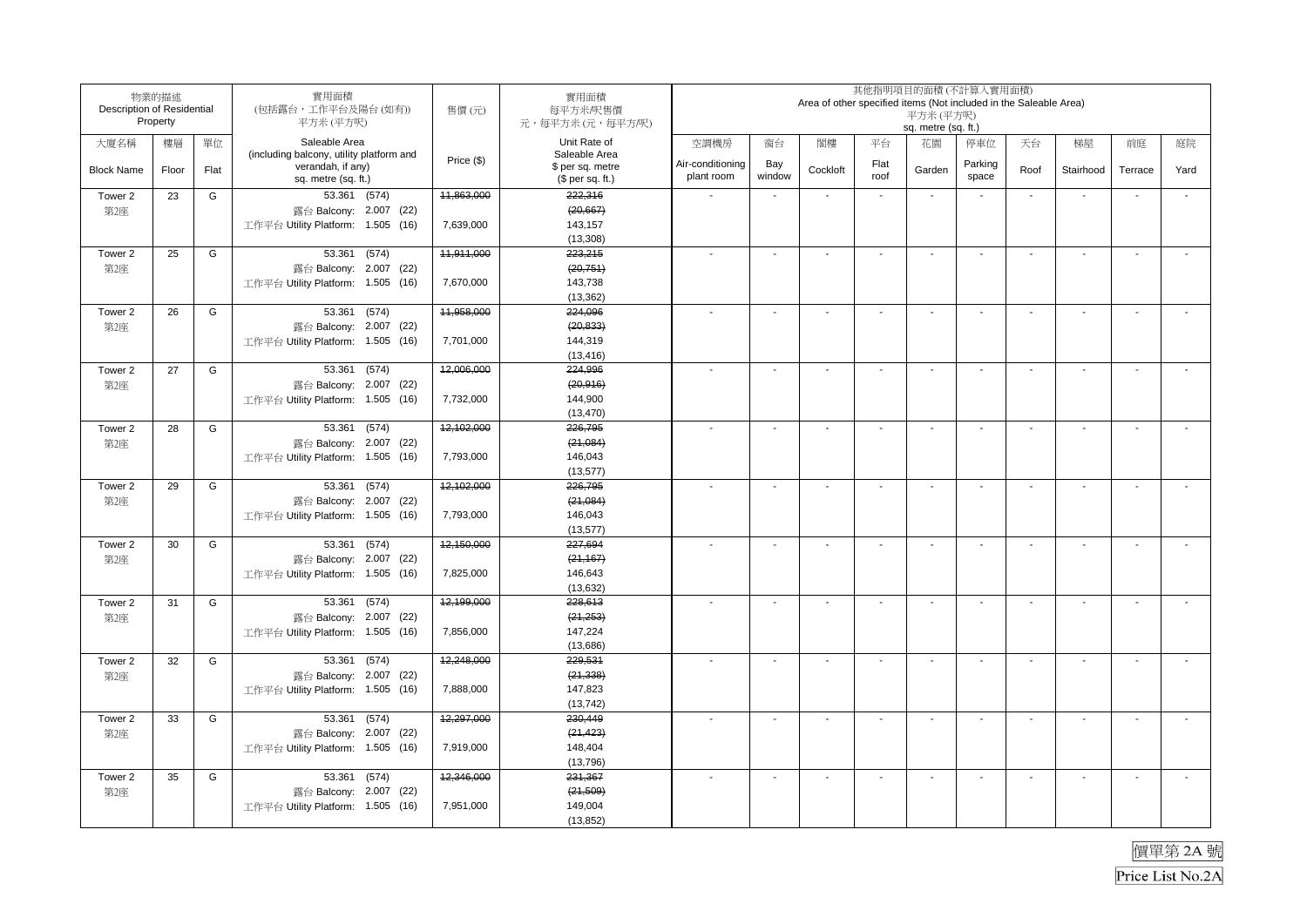| Description of Residential | 物業的描述<br>Property |               | 實用面積<br>(包括露台,工作平台及陽台(如有))<br>平方米(平方呎)                                               | 實用面積<br>每平方米/呎售價<br>元,每平方米(元,每平方/呎) | 其他指明項目的面積(不計算入實用面積)<br>Area of other specified items (Not included in the Saleable Area)<br>平方米 (平方呎)<br>sq. metre (sq. ft.) |                                |                          |                          |              |                          |                          |      |                          |         |      |
|----------------------------|-------------------|---------------|--------------------------------------------------------------------------------------|-------------------------------------|------------------------------------------------------------------------------------------------------------------------------|--------------------------------|--------------------------|--------------------------|--------------|--------------------------|--------------------------|------|--------------------------|---------|------|
| 大廈名稱                       | 樓層                | 單位            | Saleable Area                                                                        |                                     | Unit Rate of                                                                                                                 | 空調機房                           | 窗台                       | 閣樓                       | 平台           | 花園                       | 停車位                      | 天台   | 梯屋                       | 前庭      | 庭院   |
| <b>Block Name</b>          | Floor             | Flat          | (including balcony, utility platform and<br>verandah, if any)<br>sq. metre (sq. ft.) | Price (\$)                          | Saleable Area<br>\$ per sq. metre<br>$$$ per sq. ft.)                                                                        | Air-conditioning<br>plant room | Bay<br>window            | Cockloft                 | Flat<br>roof | Garden                   | Parking<br>space         | Roof | Stairhood                | Terrace | Yard |
| Tower 2                    | 36                | G             | 53.361 (574)                                                                         | 12,396,000                          | 232,304                                                                                                                      |                                | $\sim$                   | $\overline{\phantom{a}}$ | $\sim$       | $\overline{\phantom{a}}$ |                          |      | $\mathbf{r}$             |         |      |
| 第2座                        |                   |               | 露台 Balcony: 2.007 (22)                                                               |                                     | (21, 596)                                                                                                                    |                                |                          |                          |              |                          |                          |      |                          |         |      |
|                            |                   |               | 工作平台 Utility Platform: 1.505 (16)                                                    | 7,983,000                           | 149,604                                                                                                                      |                                |                          |                          |              |                          |                          |      |                          |         |      |
|                            |                   |               |                                                                                      |                                     | (13,908)                                                                                                                     |                                |                          |                          |              |                          |                          |      |                          |         |      |
| Tower 2                    |                   | $\rightarrow$ | 35.098 (378)                                                                         | 7,424,000                           | 211,522                                                                                                                      |                                | $\overline{\phantom{a}}$ |                          |              |                          |                          |      |                          |         |      |
| 第2座                        |                   |               | 露台 Balcony: 2.001 (22)                                                               |                                     | (19,640)                                                                                                                     |                                |                          |                          |              |                          |                          |      |                          |         |      |
|                            |                   |               | 工作平台 Utility Platform:<br>$\sim$                                                     | 4,782,000                           | 136,247                                                                                                                      |                                |                          |                          |              |                          |                          |      |                          |         |      |
|                            |                   |               |                                                                                      |                                     | (12,651)                                                                                                                     |                                |                          |                          |              |                          |                          |      |                          |         |      |
| Tower 2                    | 26                | $J^*$         | (378)<br>35.098                                                                      | 8,028,000                           | 228,731                                                                                                                      |                                | $\sim$                   | $\overline{\phantom{a}}$ | $\sim$       | $\overline{\phantom{a}}$ | $\overline{\phantom{a}}$ |      | $\overline{\phantom{a}}$ | ۰.      |      |
| 第2座                        |                   |               | 露台 Balcony: 2.001 (22)                                                               |                                     | (21, 238)                                                                                                                    |                                |                          |                          |              |                          |                          |      |                          |         |      |
|                            |                   |               | 工作平台 Utility Platform:                                                               | 5,170,000                           | 147,302                                                                                                                      |                                |                          |                          |              |                          |                          |      |                          |         |      |
|                            |                   |               |                                                                                      |                                     | (13, 677)                                                                                                                    |                                |                          |                          |              |                          |                          |      |                          |         |      |

備註Remark:

住宅物業的實用面積每平方米售價是由該物業的售價除以該物業上述按平方米的實用面積計算得出的。住宅物業的實用面積每平方呎售價是由該物業的售價除以該物業上述按平方呎的實用面積計算得出的。<br>Unit Rate of Saleable Area (in sq. metre) of a residential property is calculated by dividing the Price of that property by the Sa

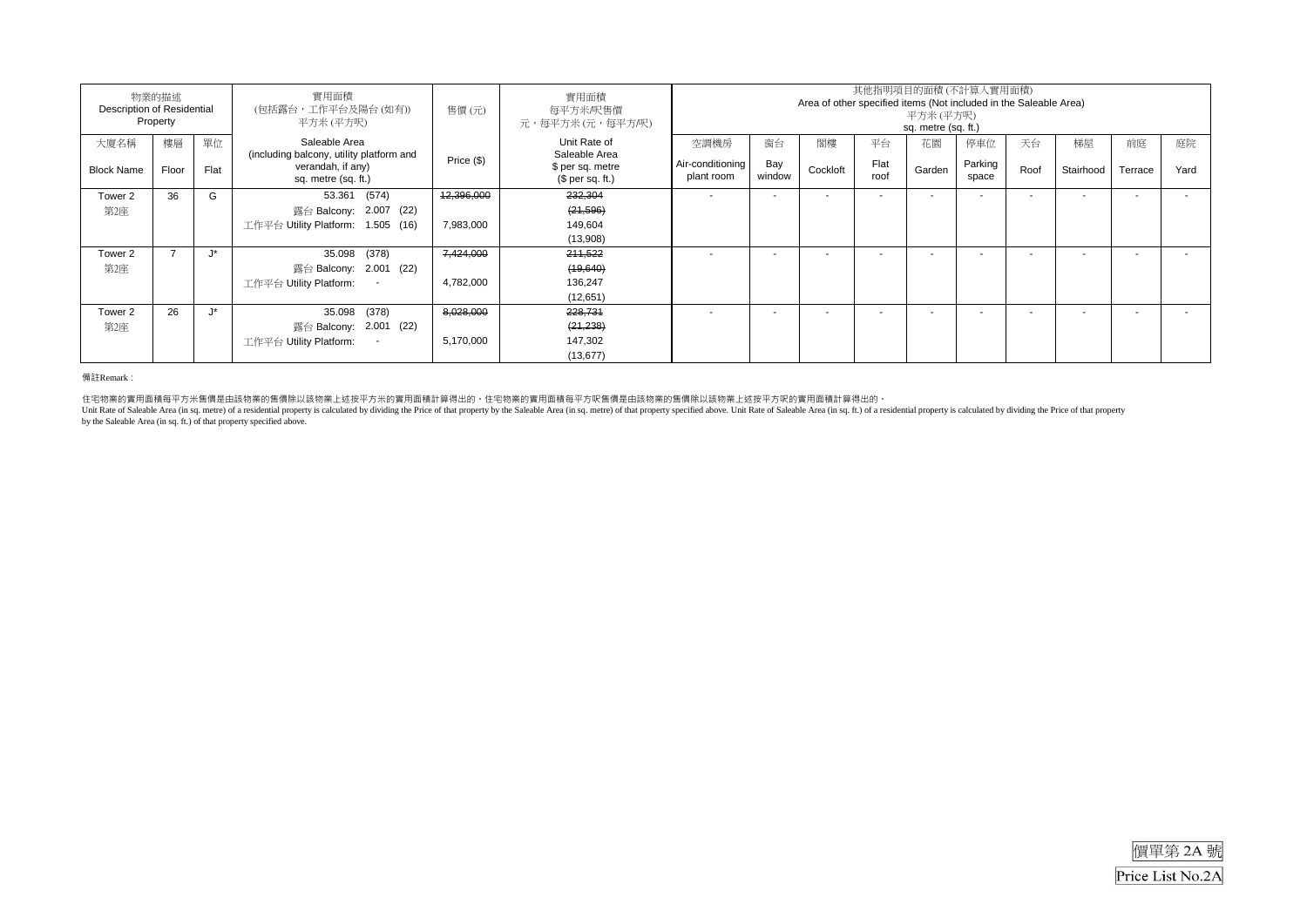

# **第三部份:其他資料 Part 3 : Other Information**

# (1) 準買家應參閱發展項目的售樓說明書,以了解該項目的資料。

Prospective purchasers are advised to refer to the sales brochure for the development for information on the development.

# (2) 根據《一手住宅物業銷售條例》第 52(1)條及第 53(2)及(3)條,

According to sections 52(1) and 53(2) and (3) of the Residential Properties (First-hand Sales) Ordinance,-

#### 第 52(1)條/Section 52(1)

在某人就指明住宅物業與擁有人訂立臨時買賣合約時,該人須向擁有人支付售價的 5%的臨時訂金。

如某人於某日期訂立臨時買賣合約,並於該日期後的 5 個工作日內,就有關住宅物業簽立買賣合約,則擁有人必須在該日期後的 8 個工作日內,簽立該買賣合約。 If a person executes an agreement for sale and purchase in respect of the residential property within 5 working days after the date on which the person enters into the preliminary agreement for sale and purchase, the owner must execute the agreement for sale and purchase within 8 working days after that date.

A preliminary deposit of 5% of the purchase price is payable by a person to the owner on entering into a preliminary agreement for sale and purchase in respect of the specified residential property with the owner.

如某人於某日期訂立臨時買賣合約時,但沒有於該日期後的 5 個工作日內,就有關指明住宅物業簽立買賣合約,則 - (i)該臨時合約即告終止;(ii) 有關的臨時訂金即予沒收;及(iii)擁有人不得就該人沒有 簽立買賣合約而針對該人提出進一步申索。

## 第 53(2)條/Section 53(2)

If a person does not execute an agreement for sale and purchase in respect of the residential property within 5 working days after the date on which the person enters into the preliminary agreement for sale and purchase – (i) the preliminary agreement is terminated; (ii) the preliminary deposit is forfeited; and (iii) the owner does not have any further claim against the person for the failure.

## 第 53(3)條/Section 53(3)

# (3) 實用面積及屬該住宅物業其他指明項目的面積是按《一手住宅物業銷售條例》 第 8 條及附表二第 2 部的計算得出的。

The saleable area and area of other specified items of the residential property are calculated in accordance with section 8 and Part 2 of Schedule 2 to the Residential Properties (First-hand Sales) Ordinance.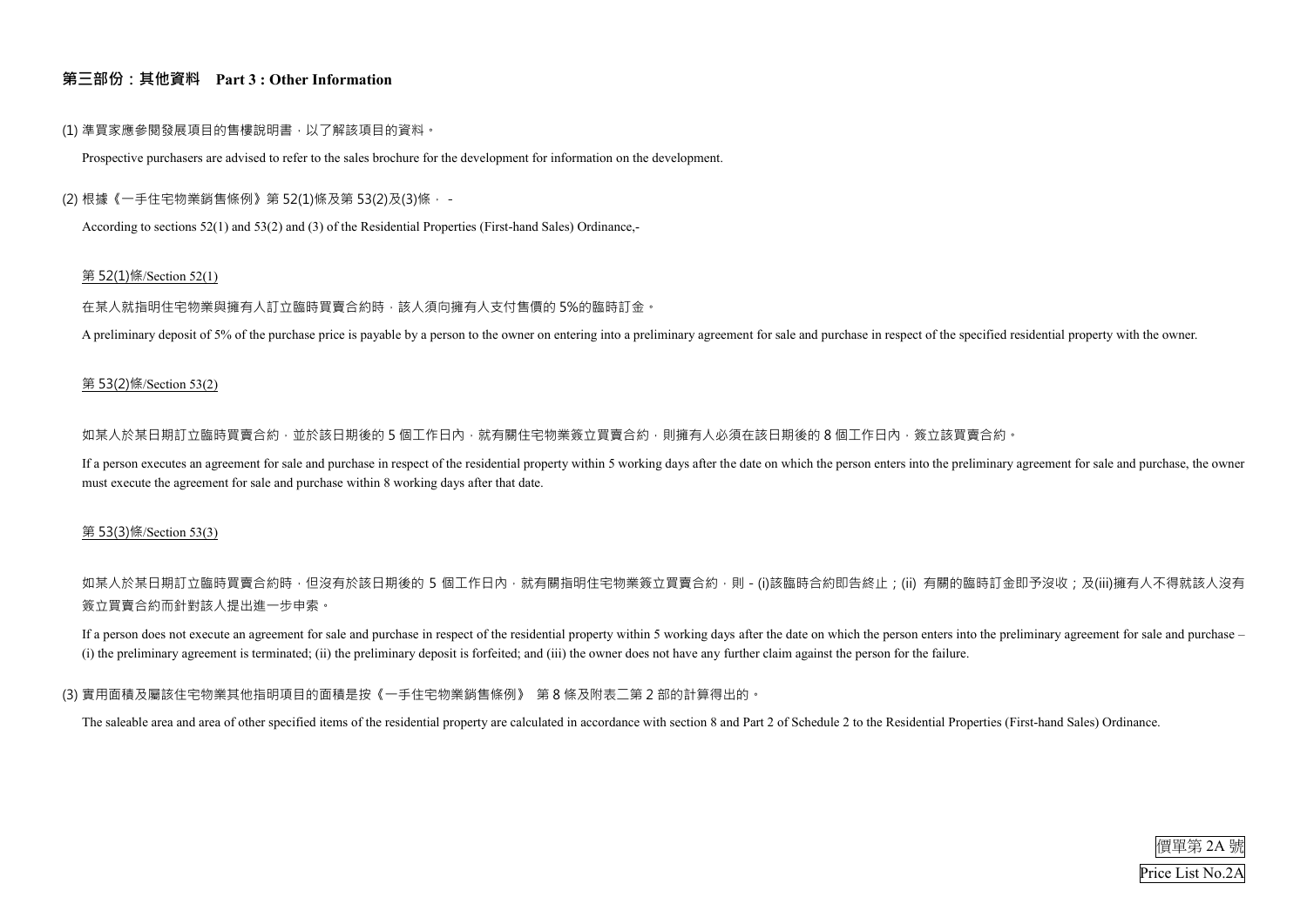價單第 2A 號 Price List No.2A

(4) (i) 支付條款 Terms of Payment

## **90 天付款計劃 90-day Payment Method**

(1) 相等於售價 5%之臨時訂金(「臨時訂金」)於買方簽署臨時買賣合約時繳付。買方須於簽署臨時買賣合約日期後的 5 個工作天內簽署買賣合約。

A preliminary deposit equivalent to 5% of purchase price ("Preliminary Deposit'') shall be paid upon signing of the Preliminary Agreement for Sale and Purchase. The Agreement for Sale and Purchase shall be signed by the Purchaser within 5 working days after the date of signing of the Preliminary Agreement for Sale and Purchase.

(2) 售價 5%之部份售價於買方簽署買賣合約時繳付。

5% of purchase price being part payment of purchase price shall be paid upon signing of the Agreement for Sale and Purchase by the Purchaser.

(3) 售價 90%之售價餘款在買方簽署臨時買賣合約日期後 90 天內於完成交易時繳付。

90% of purchase price being balance of purchase price shall be paid on completion within 90 days after signing of the Preliminary Agreement for Sale and Purchase by the Purchaser.

「款項」是指一筆相等於支付該款項時有關的「首次置業單位」(定義見該第(41)條特別條款)的十足市值的某個比例的款項,該支付款項時的十足市值是由賣方評定,而該比例則相等於 有關的「首次置業單位」的「首次轉讓契約」(定義見該第(41)條特別條款)內所命名的業主於轉讓時未有付足該「首次置業單位」在「首次轉讓契約」內所註明的十足市值的數目佔該註 明的十足市值的比例。

Note : The specified residential properties set out in Part 2 of this price list are for sale to eligible applicants under the Vendor's Starter Homes Pilot Project for Hong Kong Residents. One-Person Applicants (as

(4) 買方必須以香港銀行本票或有香港銀行書面保付的支票支付上述各段規定的臨時訂金、部份售價及售價餘款。用以支付臨時訂金之本票或支票抬頭人為「的近律師行」。

The Preliminary Deposit, part payment of purchase price and balance of purchase price as provided in the above paragraphs shall be paid by the Purchaser by way of cashier order(s) issued by a licensed bank in Hong Kong or cheque(s) certified good for payment by a licensed bank in Hong Kong. The cashier order(s) or cheque(s) for payment of the Preliminary Deposit should be drawn in favour of "Deacons".

(4) (ii) 售價獲得折扣的基礎 The basis on which any discount on the price is available

# 無

NIL

請注意 : 於本價單第二部份內所列之指明住宅物業是供出售予參與賣方的「港人首次置業先導項目」而又符合購買資格的申請者。符合購買資格的一人申請者(定義見賣方的「港人首次置業先導項 目」申請須知)只可購買於本價單第二部份內附有\*標誌之指明住宅物業。於本價單第二部份內所列之指明住宅物業是在受制於發展項目的批地文件的第(41)條特別條款所述的出售限制(包 括但不限於支付該「款項」(定義見下))的情況下出售。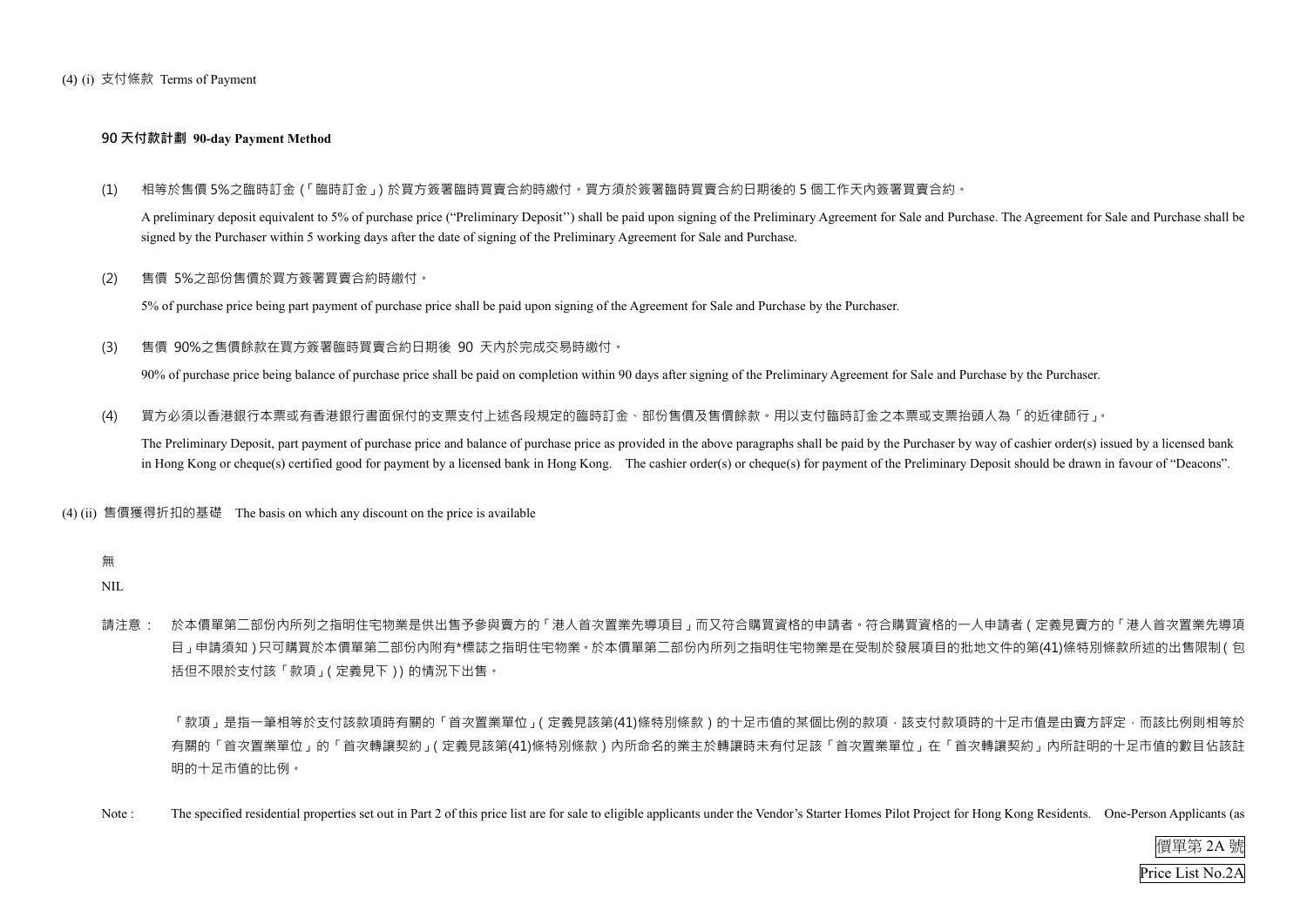價單第 2A 號

Price List No.2A

defined in the Application Guide of the Vendor's Starter Homes Pilot Project for Hong Kong Residents) who are eligible to purchase under the Vendor's Starter Homes Pilot Project for Hong Kong Residents can only purchase specified residential properties marked with \* sign in Part 2 of this price list. The specified residential properties set out in Part 2 of this price list are sold subject to the restrictions of sale in Special Condition No.(41) of the Land Grant of the development (including but not limited to payment of the "Amount" (as defined below)).

"Amount" means an amount equal to that proportion of the full market value as assessed by the Vendor of the relevant Starter Home Unit (as defined in the said Special Condition No.(41)) at the time of payment thereof which is the same proportion of the full market value as specified in the First Assignment (as defined in the said Special Condition No.(41)) of the Starter Home Unit which was not paid by the owner named in the First Assignment at the time of the assignment to him.

If the Purchaser chooses to instruct his/her own solicitors to act for him/her in relation to the purchase of the residential property, each of the Vendor and the Purchaser shall pay his/her/its own solicitors' legal costs respect of the Agreement for Sale and Purchase and the Assignment.

# (4) (iii) 可就購買該項目中的指明住宅物業而連帶獲得的任何贈品、財務優惠或利益

Any gift, or any financial advantage or benefit, to be made available in connection with the purchase of a specified residential property in the development

無

NIL

# (4) (iv) 誰人負責支付買賣該項目中的指明住宅物業的有關律師費及印花稅

All stamp duty (including without limitation any ad valorem stamp duty, any buyer's stamp duty (as defined in the Stamp duty as defined in the Stamp Duty Ordinance) and any penalty, interest and surcharge etc. for late payment of any stamp duty) in connection with the sale and purchase of residential property in the development shall be paid and borne by the Purchaser.

Who is liable to pay the solicitors' fees and stamp duty in connection with the sale and purchase of a specified residential property in the development

# 如買方選用賣方之代表律師作為買方就購買住宅物業之代表律師,賣方同意為買方支付買賣合約及轉讓契兩項法律文件之律師費用。

If the Purchaser appoints the Vendor's solicitors to act on his/her behalf in relation to the purchase of the residential property, the Vendor agrees to bear the legal costs in respect of the Agreement for Sale and Purchase and the Assignment.

# 如買方選擇另聘代表律師作為買方就購買住宅物業之代表律師,買賣雙方須各自負責有關買賣合約及轉讓契之律師費用。

所有有關發展項目住宅物業的買賣的印花稅(包括但不限於任何從價印花稅、任何買家印花稅(按《印花稅條例》所定義)、任何額外印花稅(按《印花稅條例》所定義)及任何與過期繳付任何印花稅有關 的罰款、利息及附加費等)由買方支付及承擔。

# (4) (v) 買方須為就買賣該項目中的指明住宅物業簽立任何文件而支付的費用

Any charges that are payable by a purchaser for execution of any document in relation to the sale and purchase of a specified residential property in the development.

買方須獨自承擔及支付草擬大廈公契及管理協議(「公契」)的費用及附於公契之圖則之費用的適當分攤、住宅物業的業權契據及文件認正副本之所有費用、買賣合約及轉讓契之所有圖則費、按揭(如有) 及附加協議(如有)的法律費用及開支、查冊費、註冊費及與買賣住宅物業有關的所有其他法律費用及開支。